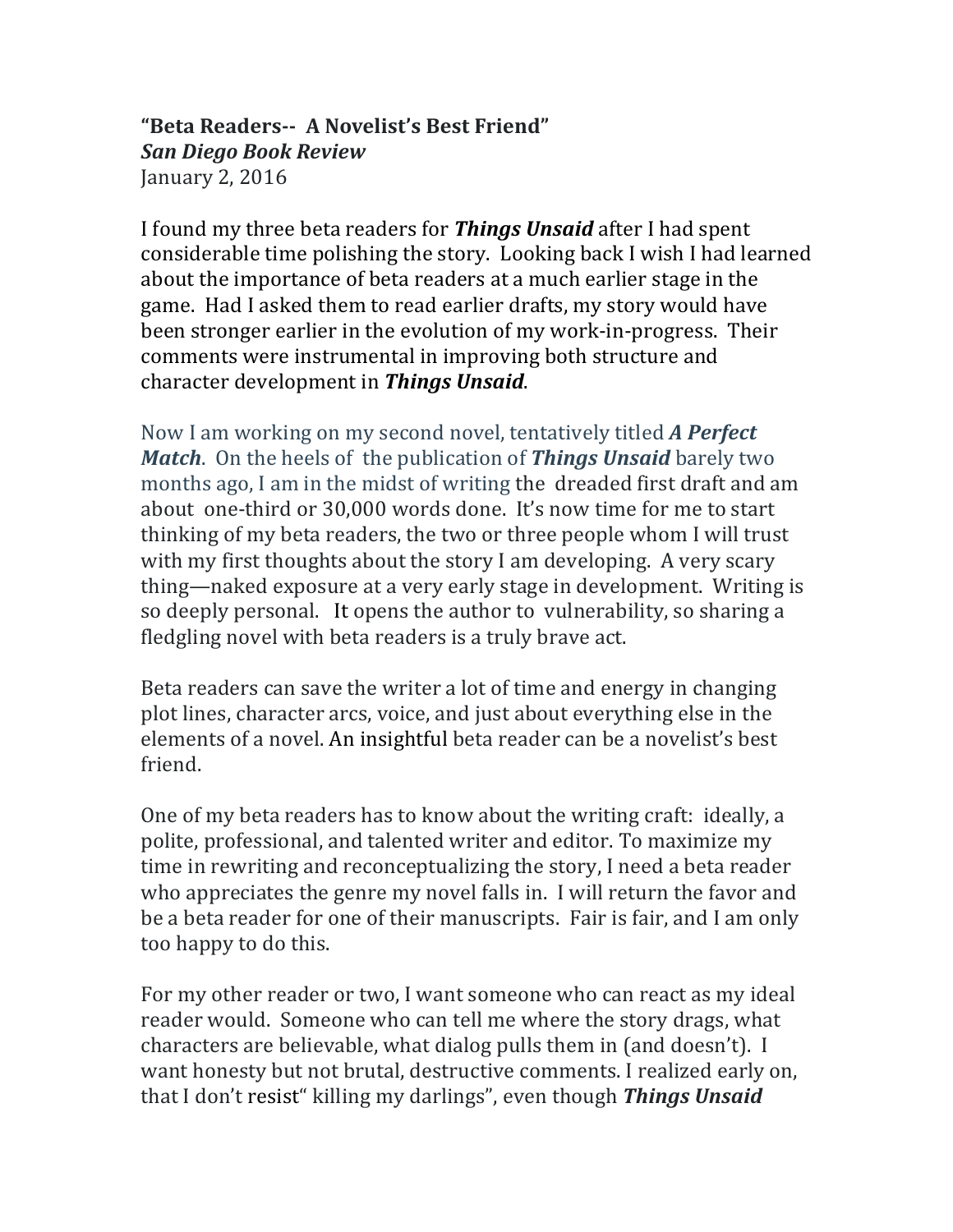claimed three years of my life to write. I just wanted to move on to my next story.

Now the tough part of selecting beta reader-- and listening to the critique-- begins.

### Honesty:

If you want honesty, you have to nurture your beta readers by responding positively to their first tentative (and it is always tentative) misgivings about something you have written, usually in the very first chapter. If you can't handle negativity, don't subject a beta reader to the task of tiptoeing around the weaknesses in your story. Being a beta reader is difficult—first and foremost, because the beta reader may be a friend and doesn't want to lose your friendship. Also, all good beta readers do not want to undermine the confidence you are trying to sustain as a novelist. They want you to succeed.

# The Devil is in the Details:

You want your beta reader to be specific. Comments like: "It drags in the middle" gives the necessary heads-up that something is wrong, but you need more than that in order to repair the writing. So, ask questions: Why does it drag? Is it because the character is not changing enough? Is the story becoming repetitive? Listen carefully, because other readers may feel the same way.

# Critique means Criticism:

Every story can be improved, but that doesn't mean all criticism should be equally weighted. In the final analysis, the writer has to determine what feels right. Nonetheless, a fragile ego can block out worthwhile criticism that, if dealt with now, can head off being rejected later on or noted by professional book reviewers. Be a good sport and learn what the beta reader has in mind: both good and bad. If you are open to criticism, you will have learned another perspective that every writer should welcome. One caveat: if the beta reader has nothing positive to say—"This book is just dreadful. Don't give up your day job."--you should move on and find someone else who is both supportive and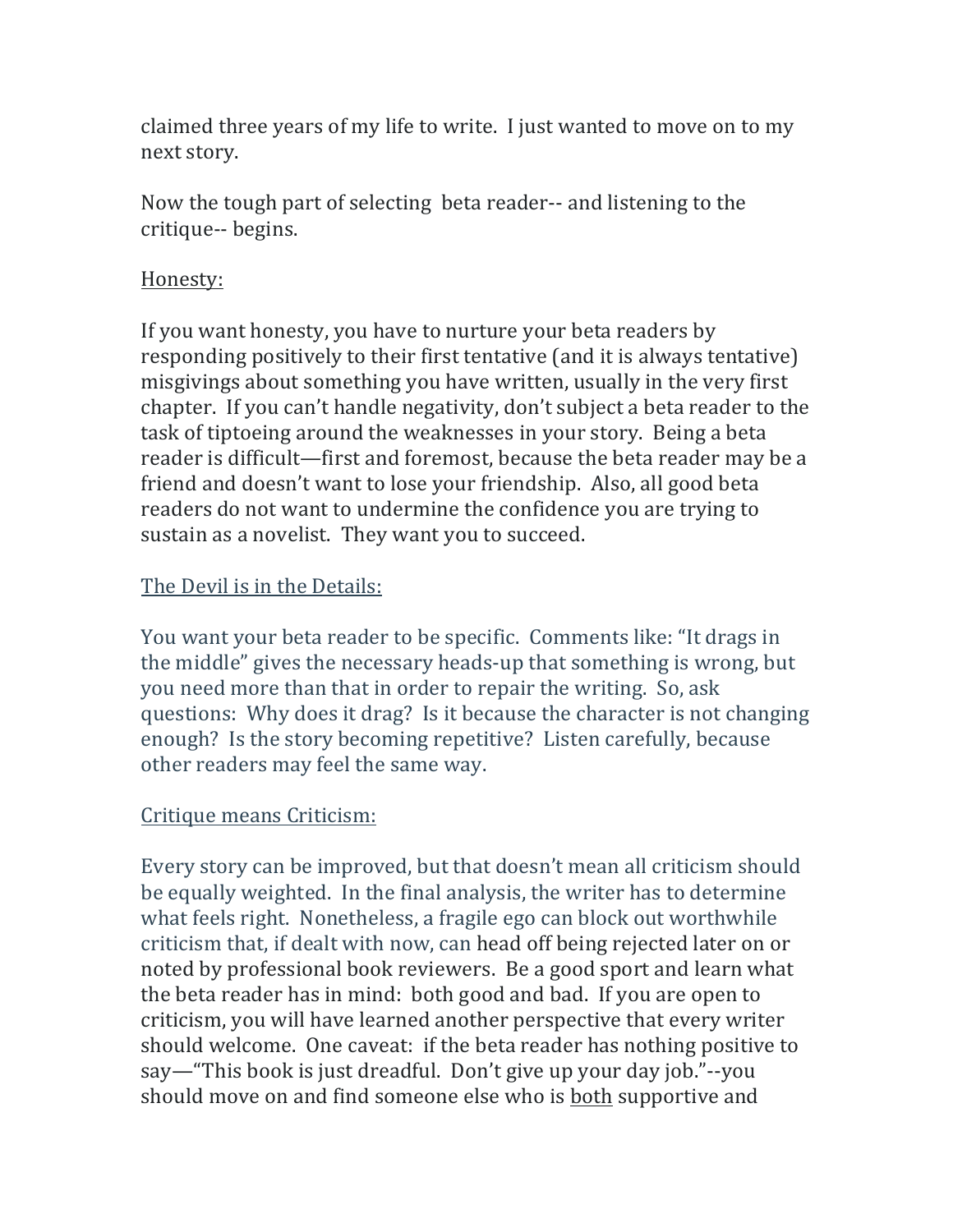#### analytical.

### Comments Become Solutions:

Although the comments from the beta reader may require major revisions—for example, where there are plot holes or too many characters—you as the writer must figure out how to resolve the weak areas in the novel. Beta readers give honest criticism so that the writer can see where the scenes, plots, characters, can be improved upon and problems with the narrative solved. Beta readers' pet peeves—"I don't like anti-heroes" or "Sex scenes are disgusting"—are not at all useful if you believe both contribute to the story you have to tell. Following their recommendations would only crush your vision and voice. The beta reader who is your friend can be your muse as well: someone who understands the tone and voice of your story without trying to impose his or her own.

### How do you find your ideal beta readers?

This is probably the most difficult task any writer has to go through, if the match is going to be compatible, even inspirational. Time and energy on the part of the serious beta reader are invaluable and I never take my beta reader for granted, just as I wouldn't my best friend. Even if I don't eventually incorporate most of the comments into future revisions, I respect the beta reader's undertaking and know that other readers will have similar reactions. So the beta reader prepares the writer for future responses and reception from book buyers.

One reader I relied upon for critiquing my writing is an author from my writers' group. The two beta readers I asked (from among my friends) were avid readers and book club members, just the type of reader I was hoping to attract. I was very fortunate that my three beta readers proved to be so conscientious and insightful. For writers who do not have that kind of network, I would suggest a shout-out on Facebook in one of the authors' groups or on LinkedIn.

#### Assessing the Critique:

I was able to meet with each reader individually to discuss in detail